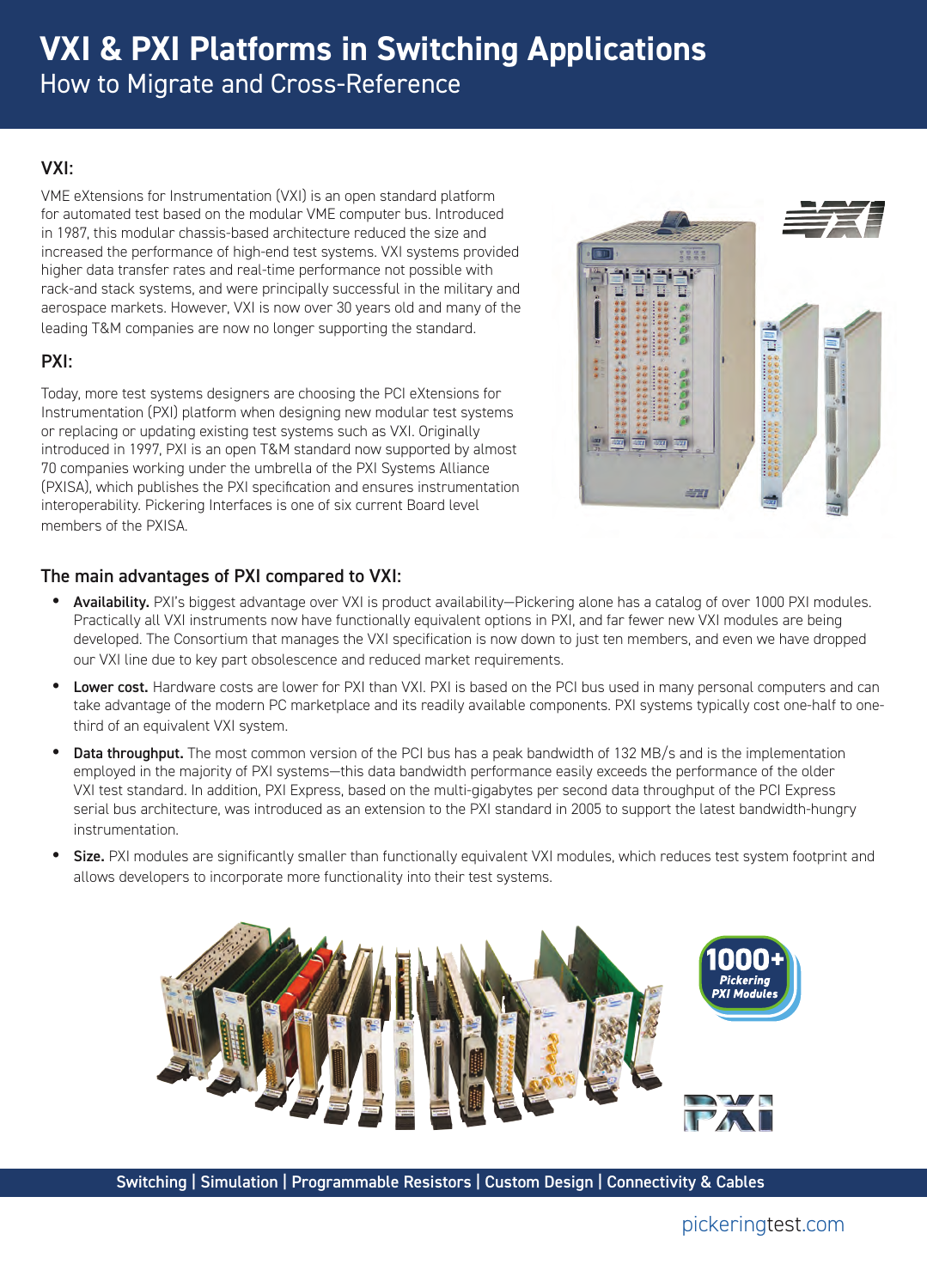#### Making the right choice

While the availability of PXI modules makes the choice relatively easy, there is the issue of migrating test programs from VXI to PXI, specifically in switching applications.

To help ease this transition, we have developed PXI switching and simulation modules that closely match the operation of VXI switching modules from Racal (EADS/Astronics), VTI Instruments, Keysight (Agilent, HP), Ascor, Cytec, Tek, and other manufacturers. And, our policy of supporting our PXI Switching products for 15 to 20 years, or even longer, means that your next-generation test systems will have as long a life as their predecessors.

#### Migration issues

While PXI is clearly the modular platform of choice when designing new test and measurement systems or upgrading existing systems, you may encounter some issues when doing so:

Module real estate. A C-size VXI module has a lot more space to mount components on than a PXI module, meaning that some VXI modules may have more features or functionality than the PXI modules you choose to replace them. Generally, however, VXI module designs are not as dense as today's PXI modules, and so this is usually not an issue.

Cabling. VXI modules have a wider front panel (1.188 inches) than PXI modules (0.8 inches)—meaning that many of the connectors used in VXI systems cannot be used in a PXI system. So, plan on building or buying new cables or buying adaptors. Our standard range of Cables & Connectors includes 1200+ Connection Solutions, and our free on-line Cable Design tool will help on custom connectivity requirements.

## **NEW - Pickering's Cable Design Tool**



Go to **[pickeringtest.com/cdt](http://www.pickeringtest.com/cdt)** to find out more.

Software. Unfortunately there is no easy way to migrate VXI test programs to PXI. But, given the number of test-development software packages available for the PC platform, this may not be as big an obstacle as it might appear.

#### The Cross-Reference Tables

The Pickering PXI modules referred to in the following tables are in many cases a close equivalent to the VXI models (because of the large PCB real estate of C-Size VXI modules, channel counts may be different). Specifications may not be exactly the same, depending on your application, a different Pickering PXI module may be closer to your requirements than what is shown here; please contact our Support team for more assistance in finding the correct module for your requirements.

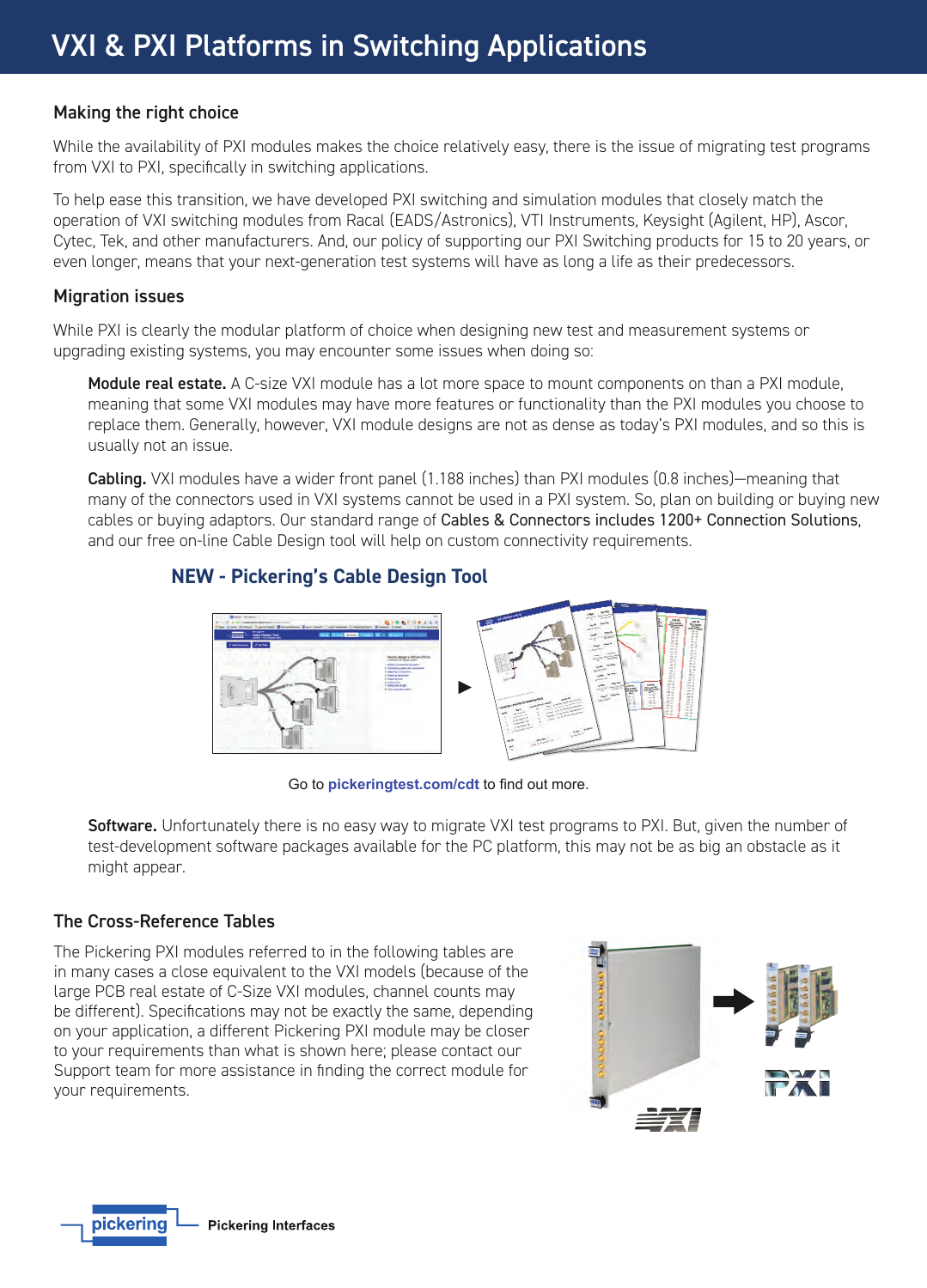| RACAL (EADS/Astronics) - VXI to PXI Switching Cross-Reference |  |
|---------------------------------------------------------------|--|
|---------------------------------------------------------------|--|

|                          |                    | RACAL (EADS/Astronics) Legacy VXI Module |                                                                                                                                   | <b>Equivalent Pickering PXI Module</b> |                                                |                                                                                                       |  |
|--------------------------|--------------------|------------------------------------------|-----------------------------------------------------------------------------------------------------------------------------------|----------------------------------------|------------------------------------------------|-------------------------------------------------------------------------------------------------------|--|
| <b>Switch Type</b>       | Part No.           | Configuration                            | Specification                                                                                                                     | Part No.                               | Configuration                                  | <b>Specification</b>                                                                                  |  |
| Multiplexer              | Racal<br>1260-x138 | 8 Bank / 8 Channel<br>/ 2 Pole           | 2Amp                                                                                                                              | 40-613-002                             | Versatile 2-Pole<br><b>MUX</b>                 | 2Amp                                                                                                  |  |
|                          | 1260-40A           | 24x4, 2-Pole                             |                                                                                                                                   | 40-519A-002                            | 32x4 2-Pole                                    | Max Voltage: 300VDC/250AC, Max Current: 2A,                                                           |  |
| Matrix                   | 1260-40B           | 12x8, 2-Pole                             | Max Voltage: 250VDC/AC, Max Current: 1A,                                                                                          | 40-518A-002                            | 16x8 2-Pole                                    | Max Power: 60W/62.5VA, Max Frequency: 10MHz                                                           |  |
|                          | 1260-40C           | Dual 12x4, 2-Pole                        | Max Power: 30W/62.5VA, Max Frequency: 20MHz                                                                                       | 40-511-022                             | Dual 12x4 2-Pole                               | Max Voltage: 150VDC/100AC, Max Current: 1A,<br>Max Power: 20W, Max Frequency: 25MHz                   |  |
|                          | 1260-43            | Triple 24x8, 2-Pole                      | Max Voltage: 220VDC/250AC, Max Current: 2A,<br>Max Power: 60W/62.5VA, Max Frequency: 40MHz                                        | 40-586A-001                            | Dual 32x8 2-Pole                               | Max Voltage: 300VDC/250AC, Max Current: 2A,<br>Max Power: 60W/62.5VA, Max Frequency: 15MHz            |  |
|                          | 1260-45            | Quad 16x4, 2-Pole                        | Max Voltage: 250VDC/AC, Max Current: 1A,<br>Max Power: 30W/62.5VA, Max Frequency: 25MHz                                           | 40-534A-022                            | Dual 32x4 2-Pole                               | Max Voltage: 150VDC/100AC, Max Current: 0.5A,<br>Max Power: 10W                                       |  |
|                          | 1260-16A           | 64-Channel SPDT                          | Max Voltage: 110VDC/250AC, Max Current: 6A,<br>Max Power: 180W/1500VA,<br>Max Frequency: 10MHz                                    | 40-156-001                             | 16-Channel<br><b>SPDT</b>                      | Max Voltage: 400VDC/250AC, Max Current: 5A,<br>Max Power: 175W/1250VA,<br>Max Frequency: >20MHz       |  |
| Power                    | 1260-20            | 20-Channel DPST                          | Max Voltage: 250VDC/380AC. Max Current: 8A.<br>Max Power: 150W/12000VA,<br>Max Frequency: 30MHz                                   | 40-160-002                             | 10-Channel<br><b>DPST</b>                      | Max Voltage: 125VDC/250AC, Max Current: 8A.<br>Max Power: 240W/2000VA,<br>Max Frequency: 10MHz        |  |
|                          | 1260-22            | 40-Channel SPST                          | Max Voltage: 250VDC/AC, Max Current: 20A,                                                                                         | 40-161-001                             | 16-Channel SPST                                | Max Voltage: 300VDC/250AC, Max Current: 16A,<br>Max Power: 448W/4000VA,<br>Max Frequency: 20MHz       |  |
|                          | 1260-22A           | Multiplexer,<br>Five 1x4 and Ten 2x1     | Max Power: 600W/4800VA.<br>Max Frequency: 300kHz                                                                                  | 40-662-001                             | Multiplexer, 4<br>Bank 4:1                     | Max Voltage: 300VDC/250AC, Max Current: 16A,<br>Max Power: 448W/4000VA,<br>Max Frequency: 10MHz       |  |
|                          | 1260-50D           | Sixteen 1x4                              | Max Voltage: 200VDC/AC, Max Current: 0.5A,<br>Max Power: 10W, B/W: 350MHz                                                         | 40-755-010                             | Ten 1x4                                        | Max Voltage: 200VDC/AC, Max Current: 1A,<br>Max Power: 10W, B/W: 500MHz                               |  |
| <b>RF</b>                | 1260-51            | Six 2x6, Three 2x2 or<br>One 2x36        | Max Voltage: 110VDC/125VAC, Max Current: 0.5A<br>Max Power: 30W/62.5VA, B/W: 400MHz                                               | No Equivalent                          |                                                |                                                                                                       |  |
|                          | 1260-54            | Six 1x4s                                 | Max Voltage: 30VDC/100VAC, Max Current: 1.5A,<br>Max Power: 40W, B/W: 1.3GHz                                                      | 40-755-110                             | Ten 1x4                                        | Max Voltage: 200VDC/AC, Max Current: 1A,<br>Max Power: 10W, B/W: 1.8GHz                               |  |
|                          | 1260-58            | Four SP8T                                | Max Voltage: 24VDC/24VAC, Max Current: 10mA,<br>Max Power: 10W. B/W: >1GHz                                                        | 40-784A-002                            | Two SP6T                                       | Max Voltage: 30VDC/AC, Max Current: 0.5A,<br>Max Power: 10W. B/W: 6GHz                                |  |
| Microwave<br>50 $\Omega$ | 1260-67M           | SPDT, SP4T, SP6T,<br>Transfer            | Max Frequency: 26.5GHz<br>Max Power: 3W@26.5GHz                                                                                   | 40-784A-033                            | 3xSP6T                                         | Max Voltage: 100V, Max Current: 1A,<br>Max Power: 40W, Max Frequency: 26.5GHz                         |  |
|                          | 1260-93A           | $93\Omega$ , Eight 1x4                   | Max Voltage: 100V AC/DC, Max Current: 0.5A                                                                                        | No Equivalent                          | $\overline{\phantom{0}}$                       |                                                                                                       |  |
| <b>Special RF</b>        | 1260-93B           | 93Ω, Sixteen 1x4                         | (1260-93A) 1A (1260-93B), Max Power: 100W,<br>Max Frequency: 100MHz                                                               | No Equivalent                          |                                                |                                                                                                       |  |
| <b>Digital Test</b>      | 1260-14            | 96 Discrete I/O, TTL                     | Max Voltage: 5.25V, Max Current: 15mA<br>source/48mA sink. Max Power: 252mW. Max<br>Frequency:1 kHz w/Opt 01 or 200 kHz w/Opt 01T | 40-410-001                             | 32 Discrete I/O,<br><b>TTL</b>                 | Max Voltage: 7V.<br>Max Current: 0.4mA source/8mA sink.<br>Max Power: 56mW, Max Frequency: >100kHz    |  |
|                          | 1260-14<br>(CMOS)  | 96 Discrete I/O,<br><b>CMOS</b>          | Max Voltage: 5V, Max Current: 6mA source or sink,<br>Max Power: 30mW, Max Frequency:1 kHz<br>w/Opt 01 or 200 kHz w/Opt 01T        | No Equivalent                          |                                                |                                                                                                       |  |
|                          | 1260-14C           | 96 Discrete I/O,<br>open-collector       | Max Voltage: 32V, Max Current: 200mA sink,<br>Max Power: 6.4W, Max Frequency:1 kHz w/Opt 01<br>or 200 kHz w/Opt 01T               | 40-410-002                             | 32 TTL Inputs, 32<br>Open Collector<br>Outputs | Max Voltage: 50V Open Collector,<br>Max Current: 20mA sink,<br>Max Power: 25W, Max Frequency: >100kHz |  |

## VTI Instruments VXI to PXI Switching Cross-Reference

VTI Instruments SMP family comprises various switching modules and VXI Carrier cards. Depending on the model, the carrier cards can hold up to six SMP Modules. As there are a very large number of configurations possible, the chart focuses only on the SMP modules.

|                    |                |         | <b>VTI Instruments Legacy VXI Module</b>                                                                           | <b>Equivalent Pickering PXI Module</b> |                                                                    |                                                                                                      |  |
|--------------------|----------------|---------|--------------------------------------------------------------------------------------------------------------------|----------------------------------------|--------------------------------------------------------------------|------------------------------------------------------------------------------------------------------|--|
| Switch Type        | Part No.       | Config. | <b>Specification</b>                                                                                               | Part No.                               | Confia.                                                            | <b>Specification</b>                                                                                 |  |
| General<br>Purpose | SMP5001        | 80 SPST | Max Switching Voltage: 300VAC/VDC,<br>Max Switching Current: 2A,<br>Max Switching Power: 60W/125VA, B/W: 100MHz    | 40-139-101                             | 80 SPST                                                            |                                                                                                      |  |
|                    | <b>SMP5002</b> | 50 SPDT | Max Switching Voltage: 300VAC/VDC,<br>Max Switching Current: 2A,<br>Max Switching Power: 60W/125VA, B/W: 100MHz    | 40-139-201                             | 52 SPDT                                                            | Max Switching Voltage: 300VAC/250VDC<br>Max Switching Current: 2A<br>Max Switching Power: 60W/62.5VA |  |
|                    | SMP5003        | 26 SP4T | Max Switching Voltage: 300VAC/VDC,<br>Max Switching Current: 2A.<br>Max Switching Power: 60W/125VA, B/W: 100MHz    | 40-139-201                             | 52 SPDT(3<br><b>SPDT</b> switches<br>wired to make<br>SP4T switch) | B/W: 70MHz                                                                                           |  |
|                    | <b>SMP5004</b> | 30 SPDT | Max Switching Voltage: 250VAC/30VDC,<br>Max Switching Current: 5A,<br>Max Switching Power: 150W/1250VA, B/W: 50MHz | 40-156-001                             | 18 SPDT                                                            | Max Switching Voltage: 250VAC/400VDC<br>Max Switching Current: 5A                                    |  |
|                    | SMP5005        | 48 SPST | Max Switching Voltage: 250VAC/30VDC,<br>Max Switching Current: 5A,<br>Max Switching Power: 150W/1250VA, B/W: 50MHz |                                        |                                                                    | Max Switching Power: 175W/1250VA<br><b>B/W: 20MHz</b>                                                |  |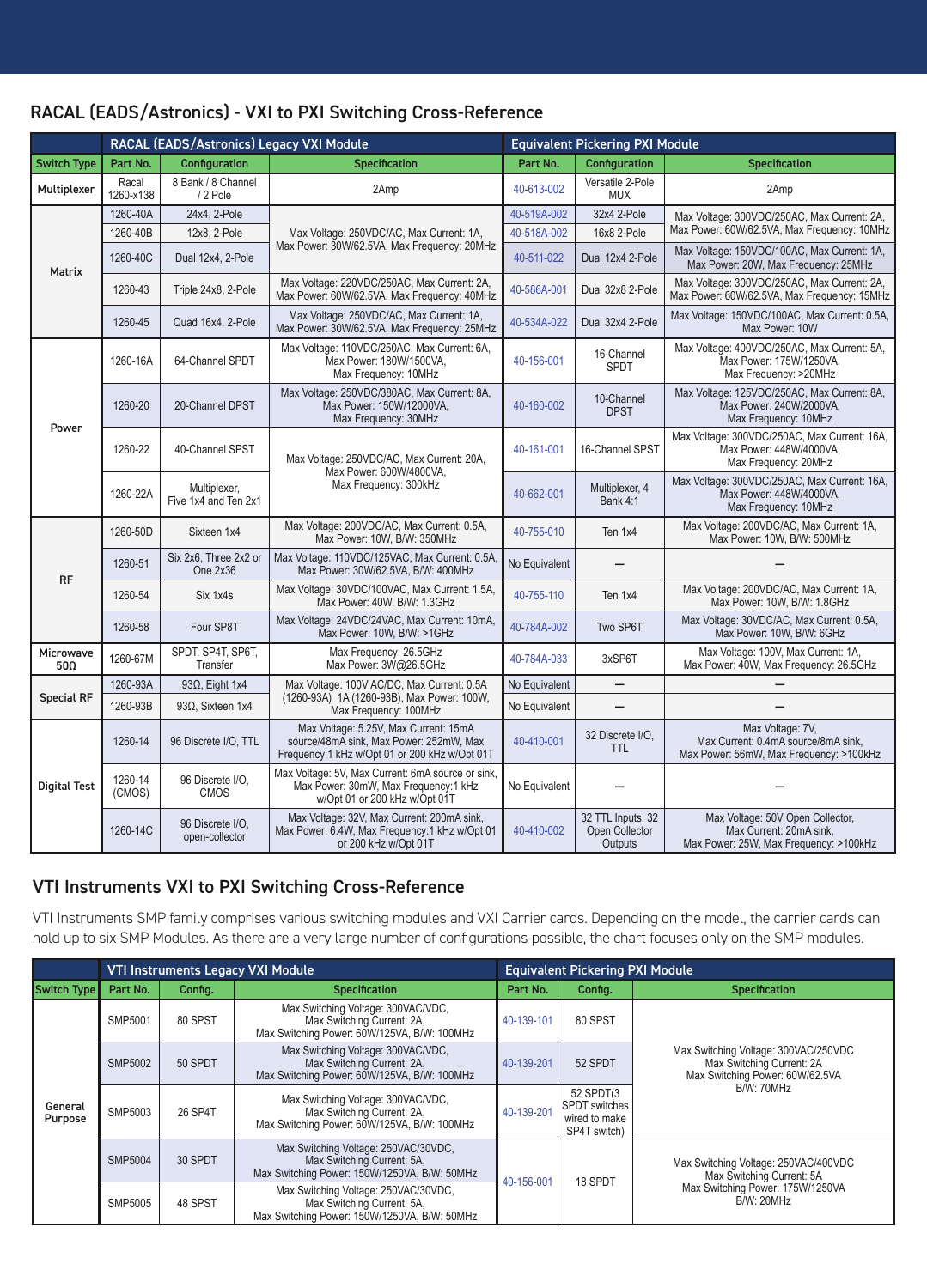# VTI Instruments VXI to PXI Switching Cross-Reference (continued)

|                    | <b>VTI Instruments Legacy VXI Module</b><br><b>Equivalent Pickering PXI Module</b> |                                           |                                                                                                                   |                            |                           |                                                                                                                                   |  |
|--------------------|------------------------------------------------------------------------------------|-------------------------------------------|-------------------------------------------------------------------------------------------------------------------|----------------------------|---------------------------|-----------------------------------------------------------------------------------------------------------------------------------|--|
| <b>Switch Type</b> | Part No.                                                                           | Config.                                   | Specification                                                                                                     | Part No.                   | Config.                   | <b>Specification</b>                                                                                                              |  |
|                    | <b>SMP2001A</b>                                                                    | 20 SPST                                   | Max Voltage: 400VAC/125VDC, Max Current: 16A,<br>Max Power: 300W/4000VA, Max Frequency: 20MHz                     | 40-161-001                 | 16 SPST                   | Max Voltage: 400VAC/250VDC<br>Max Current: 16A                                                                                    |  |
|                    | <b>SMP2002A</b>                                                                    | 12 SPDT                                   | Max Voltage: 250VAC/125VDC, Max Current: 16A,<br>Max Power: 300W/2000VA, Max Frequency: 20MHz                     | 40-161-101                 | 12 SPDT                   | Max Power: 448W/4000VA<br>Max Frequency: 20MHz                                                                                    |  |
|                    | SMP2003                                                                            | 8 SPDT                                    | Max Voltage: 270VAC/220VDC, Max Current: 20A,<br>Max Power: 600W/5400VA, Max Frequency: 20MHz                     | No<br>Equivalent           |                           |                                                                                                                                   |  |
|                    | <b>SMP2004</b>                                                                     | 12 SPDT                                   | Max Voltage: 270VAC/220VDC, Max Current: 20A,<br>Max Power: 600W/5400VA, Max Frequency: 20MHz                     | No<br>Equivalent           |                           |                                                                                                                                   |  |
|                    | <b>SMP2005</b>                                                                     | 3 SPDT. SP4T                              | Max Voltage: 270VAC/220VDC, Max Current: 20A,<br>Max Power: 600W/5400VA, Max Frequency: 20MHz                     | No<br>Equivalent           |                           |                                                                                                                                   |  |
|                    | <b>SMP2007</b>                                                                     | 48:1 Mux                                  | Max Voltage: 500VDC, Max Current: 1A hot, 2A carry,<br>Max Power: 25W. Max Frequency: 20MHz                       | 40-331-001                 | 24:1 Mux                  | Max Voltage: 110VDC/250VAC hot,<br>750VDC/750VAC cold, Max Current: 5A hot/cold,                                                  |  |
|                    | <b>SMP2007A</b>                                                                    | 48:1 Mux                                  | Max Voltage: 1000VDC, Max Current: 1A hot, 2A carry,<br>Max Power: 25W, Max Frequency: 20MHz                      |                            |                           | Max Power: 150W/1250VA, Max Frequency: 5MHz                                                                                       |  |
| Power              | <b>SMP2008</b>                                                                     | 16 DPST                                   | Max Voltage: 500VDC, Max Current: 1A hot, 2A carry,<br>Max Power: 25W, Max Frequency: 35MHz                       | 40-151-002                 | 12 DPST                   | Max Voltage: 125VDC/250VAC hot,<br>400VDC/250VAC cold, Max Current: 5A hot/cold,<br>Max Power: 175W/1250VA, Max Frequency: 20MHz  |  |
|                    | <b>SMP2009</b>                                                                     | 16 SPDT                                   | Max Voltage: 500VDC, Max Current: 1A hot, 2A carry,<br>Max Power: 25W, Max Frequency: 35MHz                       | 40-156-001                 | 16 SPDT                   | Max Voltage: 35VDC/250VAC hot,<br>400VDC/250VAC cold, Max Current: 5A hot/cold,<br>Max Power: 175W/1250VA, Max Frequency: 20MHz   |  |
|                    | <b>SMP2012</b>                                                                     | 10 SPST                                   | Max Voltage: 277VDC/220VAC, Max Current: 30A,<br>Max Power: 900W/8000VA, Max Frequency: 20MHz                     | 40-170-001                 | 2 SPST                    | Max Voltage: 300VDC/250VAC hot,<br>400VDC/250VAC cold, Max Current: 16A hot/cold, Max<br>Power: 900W/7000VA, Max Frequency: 10MHz |  |
|                    | <b>SMP2104</b>                                                                     | 10 SPST                                   | Max Voltage: 60VDC, Max Current: 20A,<br>Max Power: 1200W                                                         | 40-161-002                 | 12 SPST                   | Max Voltage: 300VDC/250VAC hot,<br>400VDC/250VAC cold, Max Current: 16A hot/cold,<br>Max Power: 448W/4000VA, Max Frequency: 20MHz |  |
|                    | <b>SMP2113</b>                                                                     | 3 SP4T, 1 SPDT                            | Max Voltage: 28VDC/ 115VAC 400 Hz, Max Current: 25A,<br>Max Power: 700W, Max Frequency: 20MHz                     | No<br>Equivalent           |                           |                                                                                                                                   |  |
|                    | <b>SMP2122</b>                                                                     | 2 SP4T, 2 Dual<br>Ganged SPDT             | Max Voltage: 28VDC/ 115VAC 400 Hz, Max Current: 25A.<br>Max Power: 700W, Max Frequency: 20MHz                     | No<br>Equivalent           |                           |                                                                                                                                   |  |
| High               | <b>SMP2300</b>                                                                     | 24 SPST                                   | Impedance: 50Ω, Max Voltage: 750VDC/750VAC peak,<br>Max Current: 1A hot, 2A carry,<br>Max Power: 25W, B/W: >25MHz | 40-330-001                 | 24 SPST                   | Impedance: $50\Omega$ ,<br>Max Voltage: 750VDC/750VAC peak,<br>Max Current: 5A hot/cold,                                          |  |
| Voltage            | SMP2300-93                                                                         | 24 SPST                                   | Impedance: 93Ω, Max Voltage: 750VDC/750VAC peak,<br>Max Current: 1A hot, 2A carry,<br>Max Power: 25W, B/W: >25MHz |                            |                           | Max Power: 750W/750VA,<br>B/W: 5MHz                                                                                               |  |
|                    | <b>SMP4001</b>                                                                     | 9(4x4) 2-Wire                             |                                                                                                                   | 40-518A-002                | 16x8 2-Wire               | Max Voltage: 300VDC/250VAC, Max Current: 2A hot/cold,<br>Max Power: 60W/62.5VA, B/W: 10MHz                                        |  |
|                    | <b>SMP4002</b>                                                                     | 4x36 2-Wire                               | Max Switching Voltage: 300VAC/DC<br>Max Switching Current: 2A                                                     |                            | 40-566A-001 55x4 2-Wire   | Max Voltage: 150VDC/100VAC, Max Current: 2A hot/cold,<br>Max Power: 60W/62.5VA, B/W: 10MHz                                        |  |
|                    | <b>SMP4003</b>                                                                     | 2(4x16), 1(4x4)<br>2-Wire                 | Max Switching Power: 60W/125VA<br><b>B/W: 45MHz</b>                                                               |                            | 40-519A-002 32x4 2-Wire   | Max Voltage: 300VDC/250VAC<br>Max Current: 2A hot/cold                                                                            |  |
|                    | <b>SMP4004</b><br><b>SMP4005</b>                                                   | 1(8x16), 1(4x4)<br>2-Wire<br>12x12 2-Wire |                                                                                                                   |                            | 40-518A-002 16x8 2-Wire   |                                                                                                                                   |  |
|                    | <b>SMP4006</b>                                                                     | 3(4x12) 2-Wire                            | Max Switching Voltage: 300VAC/DC,                                                                                 | 40-517-002                 | 4x16 2-Wire               | Max Power: 60W/62.5VA<br><b>B/W: 10MHz</b>                                                                                        |  |
| Matrix             | <b>SMP4007</b>                                                                     | 2(8x8), 1(4x4)<br>2-Wire                  | Max Switching Current: 2A,<br>Max Switching Power: 60W/125VA, B/W: 30MHz                                          | 40-516-002                 | 8x8 2-Wire                |                                                                                                                                   |  |
|                    | <b>SMP4024</b>                                                                     | 2(24x2) 93Ω                               | Max Switching Voltage: 110VAC/125DC,<br>Max Switching Current: 1A,<br>Max Switching Power: 30W/37.5VA, B/W: 50MHz | No<br>Equivalent           | —s                        |                                                                                                                                   |  |
|                    | <b>SMP4028</b>                                                                     | 8(2x8) 1-Wire                             | Max Switching Voltage: 300VAC/DC,<br>Max Switching Current: 2A,<br>Max Switching Power: 60W/125VA, B/W: 25MHz     | 40-527-001                 | 64x2 1-Wire               | Max Voltage: 300VDC/250VAC,<br>Max Current: 2A hot/cold,<br>Max Power: 60W/62.5VA, B/W: 15MHz                                     |  |
|                    | <b>SMP4044</b>                                                                     | 8x20 Coaxial<br>$50\Omega$                | Max Switching Voltage: 110VAC/125DC,<br>Max Switching Current: 1A,<br>Max Switching Power: 30W/37.5VA, B/W: 50MHz | 40-726A-511                | 12x8 Coxial<br>$50\Omega$ | Max Voltage: 100VDC, Max Current: 0.5A.<br>Max Power: 10W, B/W: 300MHz                                                            |  |
|                    | SMP3001                                                                            | 64x1 1-Wire                               |                                                                                                                   | 40-635-001                 | 64x1 1-Wire               | Max Voltage: 300VDC/250VAC,<br>Max Current: 2A hot/cold,<br>Max Power: 60W/62.5VA, B/W: 15MHz                                     |  |
| Multiplexer        |                                                                                    |                                           | Max Switching Voltage: 300VAC/DC<br>Max Switching Current: 2A                                                     | 40-614-010                 | 64x1 1-Wire               |                                                                                                                                   |  |
|                    | <b>SMP3001DS</b>                                                                   | 64x1 2-Wire                               | Max Switching Power: 60W/125VA<br>B/W: >100MHz                                                                    | 40-614-016                 | 64x1 2-Wire               | Max Voltage: 200VDC/140VAC,<br>Max Current: 2A hot/cold,                                                                          |  |
|                    | SMP3002                                                                            | 16(1x8) 2-Wire                            |                                                                                                                   | 40-614-004<br>(2 required) | 8(1x8)<br>2-Wire          | Max Power: 60W/62.5VA, B/W: 15MHz                                                                                                 |  |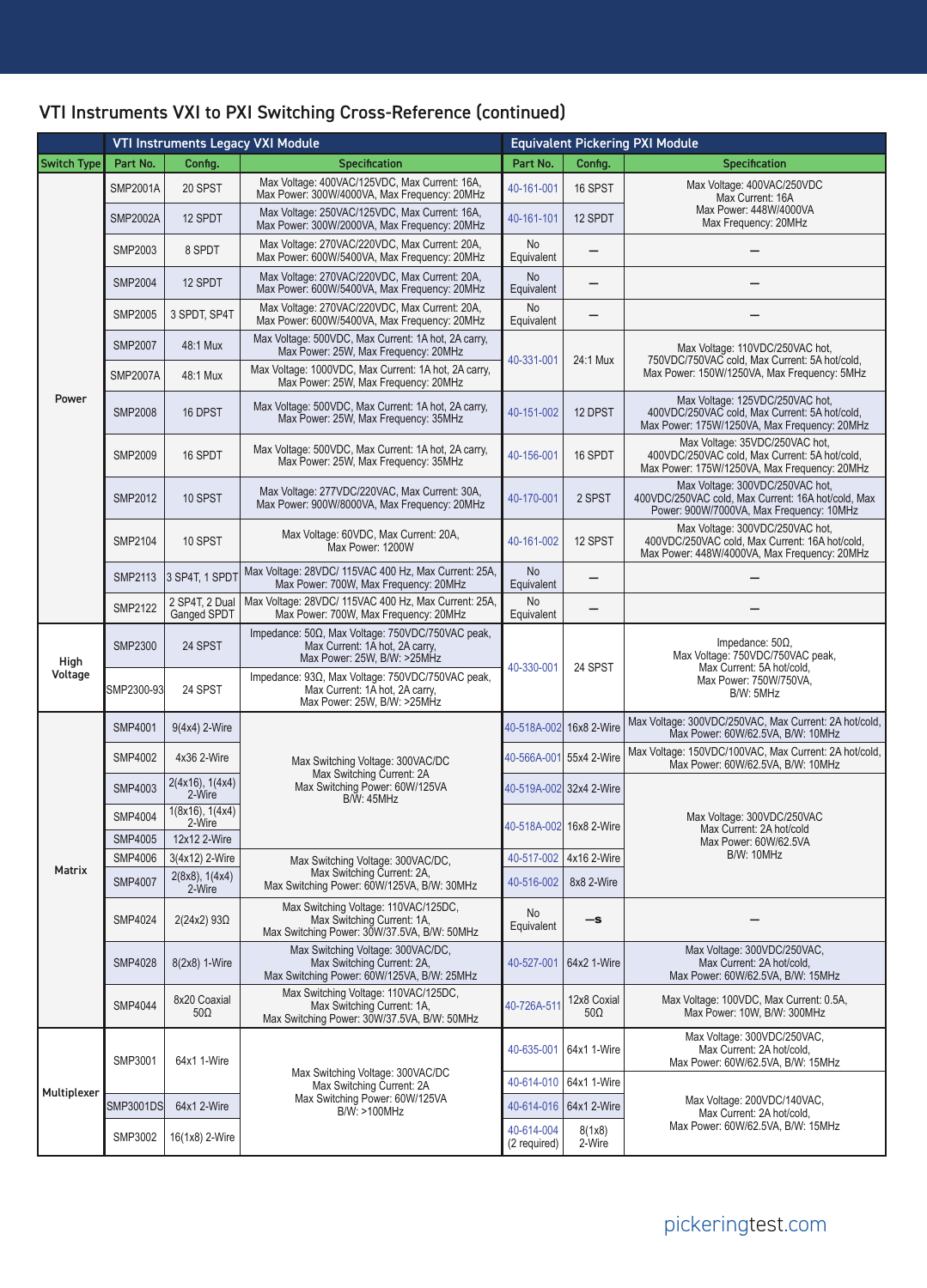|                    |                |                                   | <b>VTI Instruments Legacy VXI Module</b>                                      | <b>Equivalent Pickering PXI Module</b> |                                  |                                                                               |  |
|--------------------|----------------|-----------------------------------|-------------------------------------------------------------------------------|----------------------------------------|----------------------------------|-------------------------------------------------------------------------------|--|
| <b>Switch Type</b> | Part No.       | Config.                           | <b>Specification</b>                                                          | Part No.                               | Config.                          | <b>Specification</b>                                                          |  |
| RF                 | SMP6301        | 4 (1x4) 50Ω RF<br><b>Switches</b> | Max Voltage: 100VAC/30VDC, Max Current: 0.5A,<br>Max Power: 10W. B/W: >1.8GHz | 40-755-104                             | $4(1x4) 50\Omega$ RF<br>Switches | Max Voltage: 200VAC/DC, Max Current: 1A,<br>Max Power: 10W, B/W: DC to 1.8GHz |  |
|                    | <b>SMP6204</b> | 12 SPDT RF<br><b>Switches</b>     | Max Voltage: 100VAC, Max Current: 0.5A,<br>Max Power: 10W, B/W: >500MHz       | 40-754-017                             | 17 SPDT RF<br><b>Switches</b>    | Max Voltage: 200VAC/DC, Max Current: 1A,<br>Max Power: 10W, B/W: DC to 500MHz |  |
|                    | SMP6203        | 6 1:4 RF<br>Multiplexers          | Max Voltage: 100VAC, Max Current: 0.5A,<br>Max Power: 10W. B/W: >500MHz       | 40-755-010                             | 10 1:4 RF<br>Switches            | Max Voltage: 200VAC/DC, Max Current: 1A,<br>Max Power: 10W. B/W: DC to 500MHz |  |
|                    | <b>SMP6202</b> | 17 SPDT RF<br><b>Switches</b>     | Max Voltage: 100VAC, Max Current: 0.5A,<br>Max Power: 10W, B/W: >500MHz       | 40-754-017                             | 17 SPDT RF<br><b>Switches</b>    | Max Voltage: 200VAC/DC, Max Current: 1A,<br>Max Power: 10W, B/W: DC to 500MHz |  |
|                    | SMP6201        | 10 1:4 RF<br>Multiplexers         | Max Voltage: 100VAC, Max Current: 0.5A,<br>Max Power: 10W, B/W: >500MHz       | 40-755-010                             | 10 1:4 RF<br><b>Multiplexers</b> | Max Voltage: 200VAC/DC, Max Current: 1A,<br>Max Power: 10W, B/W: DC to 500MHz |  |
|                    | <b>SMP6144</b> | 4x4 RF Matrix                     | Max Voltage: 100VAC, Max Current: 0.5A,<br>Max Power: 10W, B/W: >1GHz         | 40-750-521                             | 8x2 RF Matrix                    | Max Voltage: 60VDC, Max Current: 0.1A,<br>Max Power: 10W, B/W: DC to 1.5GHz   |  |
|                    | SMP6122        | 6 2x2 RF<br>Matrices              | Max Voltage: 100VAC, Max Current: 0.5A,<br>Max Power: 10W, B/W: >1GHz         | 40-784A-033                            | Dual 2x2 RF<br><b>Matrices</b>   | Max Voltage: 30VAC/DC, Max Current: 1A,<br>Max Power: 10W, B/W: DC to 2.5GHz  |  |
|                    | SMP6103        | $1:31$ RF<br>Multiplexer          | Max Voltage: 100VAC, Max Current: 0.5A,<br>Max Power: 10W, B/W: >750MHz       | 40-766-001                             | 1:32 RF<br>Multiplexer           | Max Voltage: 30VAC/DC, Max Current: 1A,<br>Max Power: 1W, B/W: DC to 600MHz   |  |
|                    | SMP6102        | 17 SPDT RF<br>Switch              | Max Voltage: 100VAC, Max Current: 0.5A,<br>Max Power: 10W, B/W: >1.3GHz       | 40-754-117                             | 17 SPDT RF<br>Switches           | Max Voltage: 200VAC/DC, Max Current: 1A,<br>Max Power: 10W, B/W: DC to 1.2GHz |  |

Max Voltage: 100VAC, Max Current: 0.5A,

Max Power: 20W, Max Frequency: 18GHz, VSWR: 1.5:1 @18GHz, Insertion Loss: 0.5dB @18GHz, Isolation: 60dB @18GHz

Max Power: 20W, Max Frequency: 18GHz, VSWR: 1.5:1 @18GHz, Insertion Loss: 0.5dB @18GHz, Isolation: 60dB @18GHz

Max Power: 3W, Max Frequency: 18GHz, VSWR: 1.5:1 @18GHz, Insertion Loss: 0.5dB @18GHz, Isolation: 60dB @18GHz

Max Power: 3W, Max Frequency: 40GHz, VSWR: 1.2:1 @40GHz, Insertion Loss: 0.9dB @50GHz, Isolation: 60dB @40GHz

Max Power: 3W, Max Frequency: 18GHz, VSWR: 1.5:1 @18GHz, Insertion Loss: 0.5dB @18GHz, Isolation: 60dB @18GHz

Max Voltage: 200VAC, Max Current: 0.5A, Max Power: 5W,

Max Voltage: 200VAC, Max Current: 0.5A, Max Power: 5W,<br>Range: 0.5Ω-1.5MΩ, Accuracy: 0.15Ω to 60Ω, 0.25% to 1.5MΩ  $\bigcup$  [40-295-121](https://www.pickeringtest.com/product/resistor-card-6x24-bit-(0ohm---16mohm))

Voltage: 100VAC, Max Current: 0.5A,<br>
Max Power: 10W, B/W: >1.3GHz [40-755-010](https://www.pickeringtest.com/product/10off-sp4t-rf-mux-multiway-connector) Multiplexer

Multiplexers

**Multiplexer** 

**Multiplexer** 

Multiplexer

**Multiplexer** 

6-Channel Programmable Resistor

[40-784A-021](https://www.pickeringtest.com/product/single-sp6t-mux-18ghz-50-ohm-sma) Single 6:1

[40-784A-121](https://www.pickeringtest.com/product/single-sp4t-mux-18ghz-50-ohm-sma) Single 4:1

[40-784A-021](https://www.pickeringtest.com/product/single-sp6t-mux-18ghz-50-ohm-sma) Single 6:1

[40-784A-141](https://www.pickeringtest.com/product/single-sp4t-mux-40ghz-50-ohm-sma) Single 4:1

[40-784A-041](https://www.pickeringtest.com/product/single-sp6t-mux-40ghz-50-ohm-sma) Single 6:1

Max Voltage: 200VAC/DC, Max Current: 1A, Max Power: 10W, B/W: DC to 500MHz

> Max Voltage: 100V Max Current: 1A Max Power: 100W @18GHz Max Frequency: 18GHz VSWR: 1:1.5 @18GHz Insertion Loss: 0.5dB @18GHz Isolation: 60dB @18GHz

Max Voltage: 100V, Max Current: 1A, Max Power: 4W @40GHz, Max Frequency: 40GHz, VSWR: 1:1.22 @40GHz, Insertion Loss: 1.1dB @40GHz, Isolation: 45dB @40GHz

Max Voltage: 100V, Max Current: 0.5A, Max Power: 0.5W, Range: 0-16MΩ, Accuracy: 0.50%

#### VTI Instruments VXI to PXI Switching Cross-Reference (continued)

## Keysight/Agilent/HP VXI to PXI Switching Cross-Reference

SMP6101 10 SP4T RF Multiplexer

SMP7274 Single 6:1

SMP7272 | Single 4:1

SMP7374 Single 6:1

SMP7002-2 Single 4:1

SMP7374 Single 6:1

SMP7600

**Multiplexer** 

Multiplexer

**Multiplexer** 

Multiplexer

Multiplexer

1-Channel Programmable Resistor

Microwave

Programmable<br>Resistor

|                    |          |                                                                                | Keysight/Agilent/HP Legacy VXI Module                                                                                  |                                                      | <b>Equivalent Pickering PXI Module</b>                            |                                                                                                                             |
|--------------------|----------|--------------------------------------------------------------------------------|------------------------------------------------------------------------------------------------------------------------|------------------------------------------------------|-------------------------------------------------------------------|-----------------------------------------------------------------------------------------------------------------------------|
| <b>Switch Type</b> | Part No. | Config.                                                                        | <b>Specification</b>                                                                                                   | Part No.                                             | Config.                                                           | Specification                                                                                                               |
|                    | E1364A   | 16 SPDT                                                                        | Max Voltage: 250VDC/AC RMS<br>Max Current: 1A                                                                          | 40-110-021                                           | 16 SPDT                                                           | Max Voltage: 150VDC/100VAC,<br>Max Current: 0.25A hot, 1A cold. Max Power: 3W                                               |
|                    |          |                                                                                | Max Power: 40W/40VA<br><b>B/W: 10MHz</b>                                                                               | Max Voltage: 150VDC/100VAC,<br>40-148-001<br>32 SPDT |                                                                   | Max Current: 1A hot/ cold. Max Power: 60W/62.5VA                                                                            |
| General<br>Purpose | E1442A   | 64 SPST or SPDT                                                                | Max Voltage: 150VDC/AC Peak, Max Current: 1A,                                                                          | 40-145-101                                           | 75 SPST                                                           | Max Voltage: 150VDC/100VAC,                                                                                                 |
|                    |          |                                                                                | Max Power: 40W/40VA, B/W: 10MHz                                                                                        | 40-148-201                                           | 64 SPDT                                                           | Max Current: 1A hot/ cold, Max Power: 60W/62.5VA                                                                            |
|                    | E1463A   | 32 SPDT                                                                        | Max Voltage: 125VDC/AC Peak (Hot) 250V (Cold),<br>Max Current: 5A DC/5A AC RMS,<br>Max Power: 150W/ 1250VA, B/W: 10MHz | 40-156-001<br>(2 Required)                           | 16 SPDT                                                           | Max Voltage: 400VDC/AC Peak Cold, 35VDC/250VAC<br>Peak Hot, Max Current: 5A hot/cold,<br>Max Power: 175W/1250VA, B/W: 20MHz |
| Matrix             | E1465A   | 16x16 2-Wire                                                                   | Max Voltage: 200VDC/170AC RMS,<br>Max Current: 1A DC/ 1A AC Peak.<br>Max Power: 30W/ 62.5VA                            | 40-582-001                                           | 16x16 2-Wire                                                      | Max Voltage: 150VDC/100VAC,<br>Max Current: 2A hot/cold.<br>Max Power: 60W/62.5VA, B/W: 10MHz                               |
|                    | E1466A   | 4x64 2-Wire<br>Latching                                                        |                                                                                                                        | No Equivalent                                        |                                                                   |                                                                                                                             |
|                    | E1467A   | 8x32 2-Wire<br>Latching                                                        |                                                                                                                        | No Equivalent                                        |                                                                   |                                                                                                                             |
| Multiplexer        | E1352A   | 32:1 FET MUX<br>1 Wire                                                         | Max Voltage: 16VDC/16VAC Peak,<br>Max Current: 1mA, B/W: 500kHz                                                        | 40-683-001                                           | Configured as 2,<br>64:1 1 Wire                                   | Max Voltage: 100V,<br>Max Current: 125mA, B/W: 10MHz                                                                        |
| <b>RF</b>          | E1366A   | Dual 1x4 50 $\Omega$ RF<br>Multiplexer                                         | Max Voltage: 42V, Max Current: 1A,<br>Max Power: 24W/ 24VA, B/W: 1.3GHz                                                | 40-872-002                                           | Dual 1x4 50 $\Omega$ RF<br>Multiplexer                            |                                                                                                                             |
|                    | E1473A   | 6.1x4 RF $50\Omega$<br><b>MUX Extender</b><br>(Works with<br>E1472A or E1474A) | Max Voltage: 42V,<br>Max Current: 1A DC/ 1A AC RMS.<br>Max Power: 24W/ 24VA, B/W: 1.3GHz                               | 40-872-004                                           | Quad $1x4500$<br><b>RF Multiplexer</b><br>(not a MUX<br>extender) | Max Voltage: 30V<br>Max Current: 1A<br>Max Power: 10W<br>B/W: 3GHz                                                          |
|                    | E1474A   | 6, 1x4, 75Ω RF<br>Multiplexer                                                  | Max Voltage: 42V,<br>Max Current: 1A DC/ 1A AC Peak,<br>Max Power: 24W/ 24VA                                           | 40-832-004                                           | Quad 1x4 75 $\Omega$<br><b>RF Multiplexer</b>                     |                                                                                                                             |